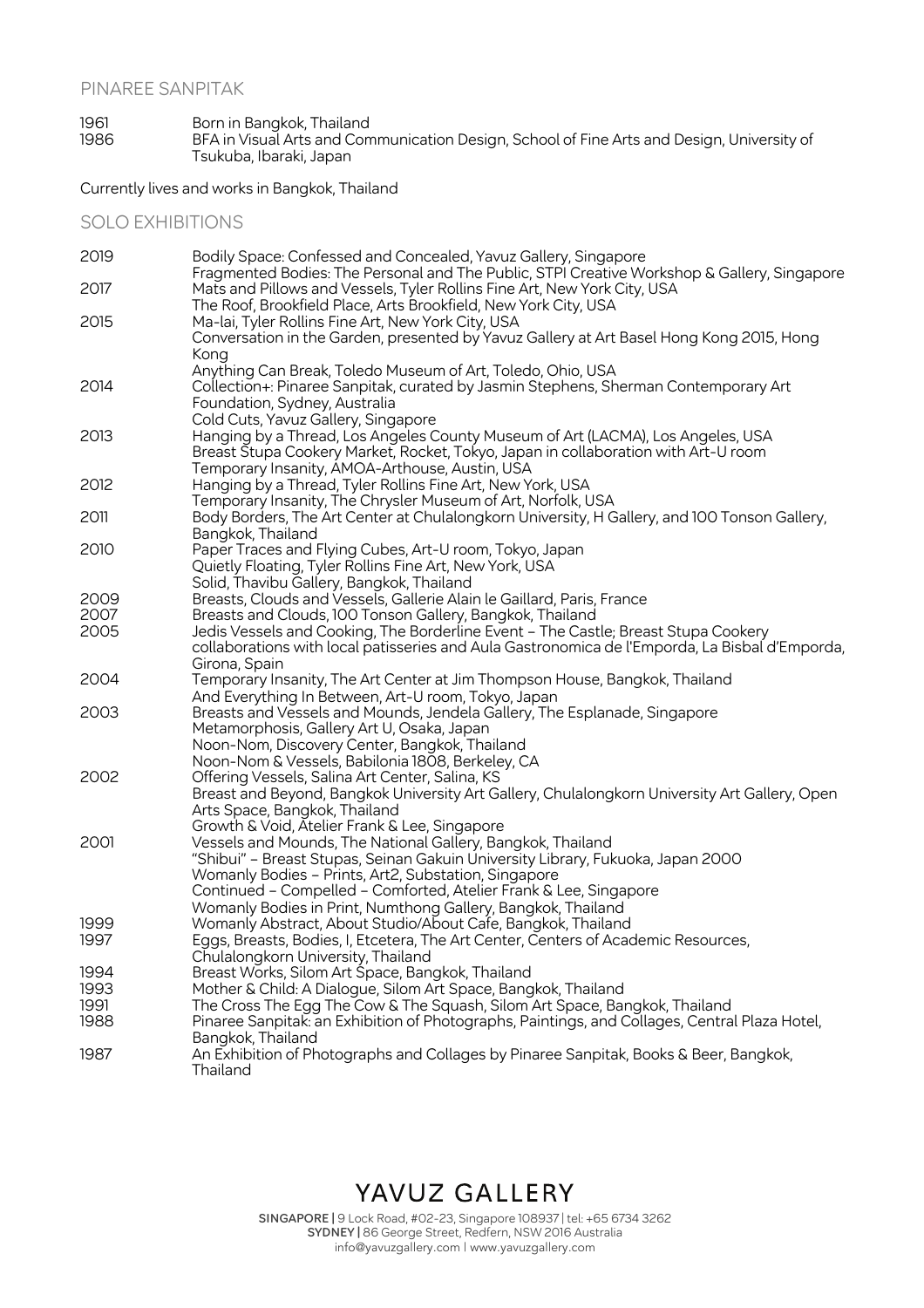### GROUP EXHIBITIONS

| 2019 | RIFTS: Thai contemporary artistic practices in transition, curated by Chol Janepraphaphan and<br>Kasamaponn Saengsuratham, Bangkok Art and Culture Centre, Bangkok, Thailand                                                                                                                                                       |
|------|------------------------------------------------------------------------------------------------------------------------------------------------------------------------------------------------------------------------------------------------------------------------------------------------------------------------------------|
| 2018 | Setouchi Triennale 2019, Honjima, Japan<br>Disparate Bodies, Yavuz Gallery, Singapore<br>In the Kingdom, 140th Anniversary of B.Grimm, Bangkok Art and Culture Centre, Bangkok,<br>Thailand                                                                                                                                        |
| 2017 | The House is Crumbling, Light to Night Festival, National Gallery Singapore<br>Jakarta Biennale, Indonesia                                                                                                                                                                                                                         |
|      | Problem-Wisdom: Thai Art in the 1990s, Queensland Art Gallery, Gallery of Modern Art,<br>Brisbane, Australia<br>Sculptured Vol. 1, Yavuz Gallery, Singapore                                                                                                                                                                        |
| 2016 | Converging Voices: Gender and Identity, Hofstra University Museum, Hempstead, NY, USA<br>Mon Art Du Style, MAIIAM Contemporary Art Museum, Chiang Mai, Thailand<br>Farewell: The Art Center's Acknowledgments 1995-2016, The Art Center, Chulalongkorn                                                                             |
|      | University, Bangkok, Thailand<br>SEA+ Triennale 2016, The National Gallery of Indonesia, Jakarta, Indonesia<br>Sugar Spin: You, Me, Art and Everything, Queensland Art Gallery, Gallery of Modern Art,<br>Brisbane, Australia                                                                                                      |
|      | Utopias and Heterotopias: Wuzhen International Contemporary Art Exhibition, Xiushui Corridor<br>Opera Theatre, Wuzhen, China                                                                                                                                                                                                       |
| 2015 | First Look: Collecting Contemporary at the Asian, The Asian Art Museum, San Francisco, USA<br>Open Sea, Musée d'art contemporain de Lyon, Lyon, France                                                                                                                                                                             |
| 2014 | INSIGHT: Contemporary Sensory Works, Toledo Museum of Art, Toledo, Ohio, USA<br>Sensorium 360°, Singapore Art Museum, Singapore                                                                                                                                                                                                    |
|      | Rates of Exchange, Uncompared: Contemporary art in Bangkok and Phnom Penh - Breast                                                                                                                                                                                                                                                 |
| 2013 | Stupa Cookery Project: Ksar Kap Ko Restaurant, Phnom Penh, Cambodia<br>Eternity, Numthong Gallery at Aree, Bangkok, Thailand                                                                                                                                                                                                       |
| 2012 | Female Power, Museum voor Moderne Kunst Arnhem, Arnhem, The Netherlands<br>"Anything Can Break", 18 <sup>th</sup> Biennale of Sydney, MCA, Sydney, Australia                                                                                                                                                                       |
|      | Women In-Between: Asian Women Artist 1984-2012, Touring Exhibition 2012-2013, Fukuoka<br>Asian Art Museum, The Okinawa Prefectural Museum and Art Museum, The Tochigi Prefectural<br>Museum of Fine Arts, The Mie Prefectural Art Museum, Japan                                                                                    |
| 2011 | Here / Not Here: Buddha Presence in Eight Recent Works, Asian Art Museum of San Francisco,<br>San Francisco, USA<br>Roundabout, Tel Aviv Museum of Art, Tel Aviv, Israel                                                                                                                                                           |
|      | Negotiating Home, History, and Nation: Two Decades of Contemporary Art in Southeast Asia,<br>1991-2011, Singapore Art Museum, Singapore                                                                                                                                                                                            |
| 2010 | Stealing the Senses, Govett-Brewster Art Gallery, New Plymouth, New Zealand<br>In Print: Charles Darwin University Art Collection, Charles Darwin University Art Gallery, Darwin,<br>Australia                                                                                                                                     |
|      | Scarecrow, Saen Doi resort, Chiang Mai, Thailand<br>Roundabout, City Gallery Wellington, Wellington, New Zealand<br>THAI-YO, Bangkok Art and Culture Center, Bangkok, Thailand                                                                                                                                                     |
| 2009 | Emotional Drawings, SOMA Museum of Art, Seoul, Korea<br>Breast Stupa Cookery with Bo.Lan Restaurant, Bangkok, Thailand- March 26-27-28, 2009<br>Incheon Women Artists' Biennale, Incheon Art Platform, Incheon, Korea                                                                                                              |
| 2008 | Virtues of the Kingdom, Bangkok Art and Culture Center, Bangkok, Thailand<br>From Surface to Origin, Gallery Soul Flower, Bangkok, Thailand<br>Ethics of Encounters, Gallery Soul Flower, Bangkok, Thailand                                                                                                                        |
|      | Emotional Drawings, Museum of Modern Art Tokyo, Museum of Modern Art Kyoto, Japan<br>"Expenditure" Busan Biennale 2008, Museum of Modern Art Busan, South Korea<br>Traces of Siamese Smile: Art+Faith+Politics+Love, Bangkok Art and Culture Center, Bangkok,<br>Thailand                                                          |
| 2007 | Breast Stupa Cookery with Higashiya and Le Bain, Le Bain, Tokyo, Japan<br>Breast Stupa Cookery / In conjunction with The Place & The Plate / La Fete 2007, Saladaeng<br>Café, Thompson Bar & Restaurant, Bangkok, Thailand<br>Talk About Love, Bangkok University Gallery, Bangkok, Thailand<br>Thai Contemporary: Charm and Chasm |
| 2006 | Tang Contemporary Art Beijing, Beijing, China<br>Nuit Blanche Brussels 2007, Hotel de Ville, Brussels, Belgium<br>Artery, The Gallery and Concourse, Singapore Management University, Singapore<br>Breast Stupa Cookery / Artery Exhibition Opening, SMU Singapore Management University,<br>Singapore                             |

# YAVUZ GALLERY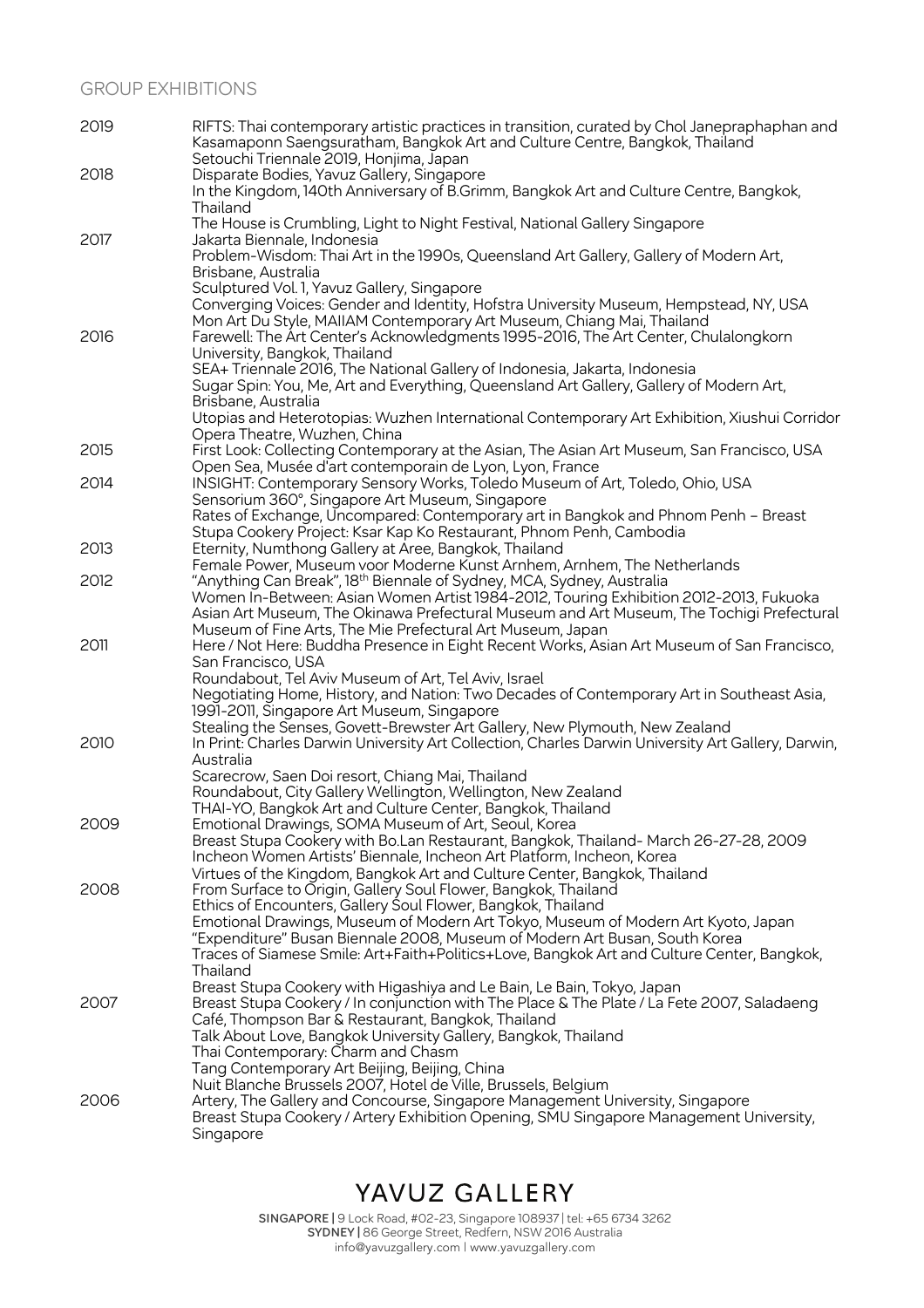|      | Tout â Fait Thaï : Thai Art Festival Paris 2006, Mairie du 6 e, St. Sulpice, Paris, France<br>Breast Stupa Cookery / Soi Projecy / Thai Art Festival Paris, Mairie du 6 e, St. Sulpice and<br>Restuarant Le Trois, Paris, France                                                            |
|------|---------------------------------------------------------------------------------------------------------------------------------------------------------------------------------------------------------------------------------------------------------------------------------------------|
|      | Little More Sweet Not Too Sour, 100 Tonson Gallery, Bangkok, Thailand<br>Pink Bras Alert! / Breast Stupa Cookery, Charity in an A-B-C Cup - Fundraising campaign for<br>The Queen's Sirikit Centre for Breast Cancer, Bangkok, Thailand, The Sukhothai Hotel Ballroom,<br>Bangkok, Thailand |
| 2005 | Thai Festival, Auditorium Parco Della Musica, Rome, Italy<br>600 Images / 60 Artists / 6 Curators / 6 Cities, Bangkok / Berlin / London / Los Angeles / Manila /<br>Saigon                                                                                                                  |
|      | Breast Stupa Cookery / SOI PROJECT-YOKOHAMA TRIENNALE, Press Conference, Jim<br>Thompson House, Bangkok, Thailand                                                                                                                                                                           |
|      | Soi Project / Yokohama Triennale 2005, Yokohama, Japan<br>Pic-Nic in the Room, Collaboration with Dutch designers: Anthony, Kleinepier & TTTVO, Art-U<br>room, Tokyo, Japan                                                                                                                 |
|      | Breast Stupa Cookery / Pic-Nic in the Room, Jardin de Bagatelle, Kawazu / Urasenke Tea<br>Ceremony / Art-U room, Tokyo, Japan<br>Breast Stupa Cookery / Lotus Arts de Vivre - WPO Offsite Event, Oriental Hotel, Bangkok,                                                                   |
|      | Thailand                                                                                                                                                                                                                                                                                    |
| 2003 | Next Move - Contemporary Art from Thailand, Earl Lu Gallery, La Salle-SIA College of the Arts,<br>Singapore                                                                                                                                                                                 |
|      | The Spirit of Asian Contemporary Art, University Library Gallery, California State University,<br>Sacramento, USA                                                                                                                                                                           |
| 2002 | 36 Ideas from Asia - Contemporary South-East Asian Art, Singapore Art Museum European<br>Touring Exhibition                                                                                                                                                                                 |
|      | The 2 <sup>nd</sup> Fukuoka Asian Art Triennale 2002, Fukuoka Asian Art Museum, Fukuoka, Japan<br>The 2 <sup>nd</sup> Women's Art Festival, East Asian Women and Herstories, Women's History Exhibition<br>Hall, Seoul Women's Community Center, Seoul, South Korea                         |
| 2001 | A Shriek from an Invisible Box, The Meguro Museum, Tokyo, Japan<br>AsiaArt 2001/Labyrinths - Asian Contemporary Art - Biennale d'Arte Contemporanea,<br>Contemporary Art Museum of Genoa, Italy                                                                                             |
| 2000 | Global Scents of Thailand, Edsvik Konst & Kultur, Solentuna, Sweden<br>Euro Visions, Art Gallery of the Faculty of Painting, Sculpture and Graphic Arts, Silpakorn                                                                                                                          |
|      | University, Bangkok, Thailand<br>Les Semiophores, Collaboration project on the facade of The Town Hall, Lyon, France, 7 - 10,<br>December, 2000. A proposal by Philippe Moullion of LABORATOIRE, Grenoble, France                                                                           |
| 1999 | Women Imaging Women: Home, Body, Memory, Main Gallery, Cultural Center of the Philippines<br>(CCP), Manila, The Philippines                                                                                                                                                                 |
|      | Alter Ego - Thai - EU Contemporary Art Project, Art Gallery of the Faculty of Painting, Sculpture<br>and Graphic Arts, Silpakorn University, Bangkok, Thailand<br>Womanifesto 2, Saranrom Park, Bangkok, Thailand                                                                           |
|      | Festival der Geister / Asian Spirit and Ghost Festival, Kunsthaus Tacheles, Berlin, Germany<br>"Beyond the Future" The Third Asia-Pacific Triennial of Contemporary Art, Queensland Art                                                                                                     |
| 1998 | Gallery, Brisbane, Australia<br>Bangkok Art Project 1998, Ratanakosin Island, Bangkok, Thailand                                                                                                                                                                                             |
| 1997 | Womanifesto, Baan Chao Phraya & Concrete House, Bangkok, Thailand<br>Glimpses into the Future: Art in Southeast Asia 1997, Museum of Contemporary Art, Tokyo,<br>Hiroshima City Museum of Contemporary Art, Japan                                                                           |
| 1996 | The Spiritual and the Social, Queensland Art Gallery, Brisbane, Australia<br>Doris Hinzen-Roehrig, Pinaree Sanpitak, Judy Watson: Paintings, The National Gallery, Chao Fa<br>Rd., Bangkok, Thailand                                                                                        |
| 1995 | Huay Khwang Maga-City Project, Demolition site, Rachadaphisek Rd., Bangkok, Thailand<br>Kradaad: Contemporary Thai Works on Paper, Texas Tech University, Department of Art,<br>Texas, USA Touring Exhibition                                                                               |
| 1994 | Weather Report, A touring group project initiated by Rienke Enghardt.<br>Herstories, Dialogue Gallery, Bangkok, Thailand                                                                                                                                                                    |
| 1993 | Confess and Conceal, 11 insights from contemporary Australia and Southeast Asia, AGWA Art<br>Gallery of Western Australia, Perth and toured in Southeast Asia                                                                                                                               |
| 1992 | Shutter Talk, Dialogue Gallery, Bangkok, Thailand<br>Small Works by 56 Thai Artists, Silom Art Space, Bangkok, Thailand                                                                                                                                                                     |
| 1991 | Through Her Eyes: An Exhibition by 6 Women Artists, Dialogue Gallery, Bangkok, Thailand<br>Art and Environment, The Gallery of the Faculty of Painting, Sculpture and Graphic Arts,<br>Silpakorn University, Bangkok, Thailand                                                              |
| 1990 | Recent Works by Chatchai Puipia & Pinaree Sanpitak, The National Gallery, Bangkok, Thailand<br>Artists for AIDS: Artists for People with AIDS, Lumpini Park, Bangkok, Thailand                                                                                                              |

YAVUZ GALLERY